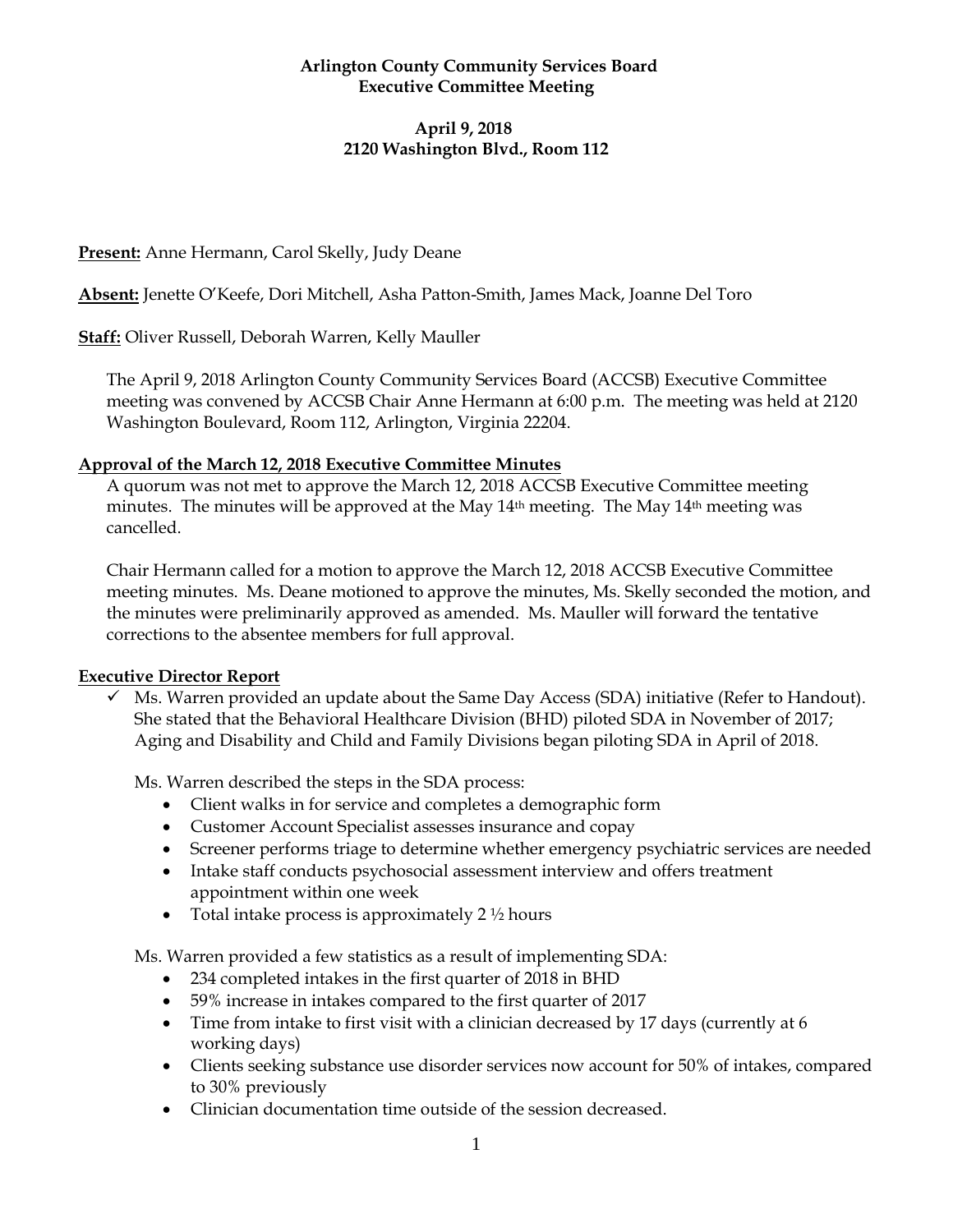- $\checkmark$  Ms. Warren announced that Encore Recovery Solutions (Refer to Handout) has purchased the home located at 5805 N. 26<sup>th</sup> Street and is planning to use the home for a residential drug treatment group home. Encore Recovery Solutions provides treatment services for addiction and behavioral health disorders. Ms. Warren stated that residents of the nearby neighborhood sent an urgent neighborhood alert to the community encouraging them to attend the April 9th County Board's Open Door Mondays meeting to discuss concerns about the use of the home. The committee will bring this information before the CSB full board at the April 18th meeting. Ms. O'Keefe will develop bullet point information in collaboration with the Substance Use Committee, about the group homes services. The group home will be a private pay facility. Ms. O'Keefe will work with the Substance Use Committee to research more information about the group home and provide an update to the CSB Executive Committee.
- $\checkmark$  Ms. Warren distributed the reorganized Aging and Disability Services Division (ADSD) organizational chart (Refer to Handout). She noted that Jeanne Booth is the ADSD Division Chief. She stated that Maimoona Bah Duckenfield has been appointed as the Community Supports and Coordinator Bureau Chief which is a new position.
- $\checkmark$  Ms. Warren announced that Jamii PremDas has accepted the position of Child and Family Services Bureau Chief. She provided a brief overview of Ms. PremDas professional experiences. Ms. PremDas will start on May 14<sup>th</sup> and will be invited to the May 23<sup>rd</sup> CSB full board meeting.
- $\checkmark$  Ms. Warren distributed information about Lock and Talk Arlington (Refer to Handout). She stated that, in response to the Virginia Violent Death Report that firearms were associated with 41% of suicides in Northern Virginia and self-poisoning with 22%, Lock and Talk Virginia was established to prevent suicides by:
	- Restricting access to firearms and poisons during a mental health crisis
	- Educating members of the public how to recognize and respond to the warning signs of suicide

Ms. Warren stated that the Child and Family Services Division (CFSD) is introducing the program to the Arlington community as a prevention strategy. She added that the objective of the program is to implement an evidence-informed prevention program within CFSD to provide suicide prevention and mental health education to families. Implementation will begin with foster families and families receiving services from Children's Behavioral Health Outpatient Clinic.

- $\checkmark$  Ms. Warren distributed a draft letter, addressed to the County Board members, with responses to their questions about the CSB's budget requests.
- $\checkmark$  Ms. Warren distributed Arlington County's quality measures for CSB programs as reported by the Department of Behavioral Health and Developmental Services (DBHDS).
- $\checkmark$  Ms. Warren reminded the committee that the VACSB Training and Development Conference will be held May 2nd through May 4th in Norfolk, Virginia.
- $\checkmark$  Ms. Warren announced that the BHD Leadership Team, along with other DHS staff are scheduled to attend the National Council of Behavioral Health Conference (NatCon) in April. The conference is healthcare's behavioral health conference that brings together executives, board members, thought leaders and behavioral health professionals from the nation's health, mental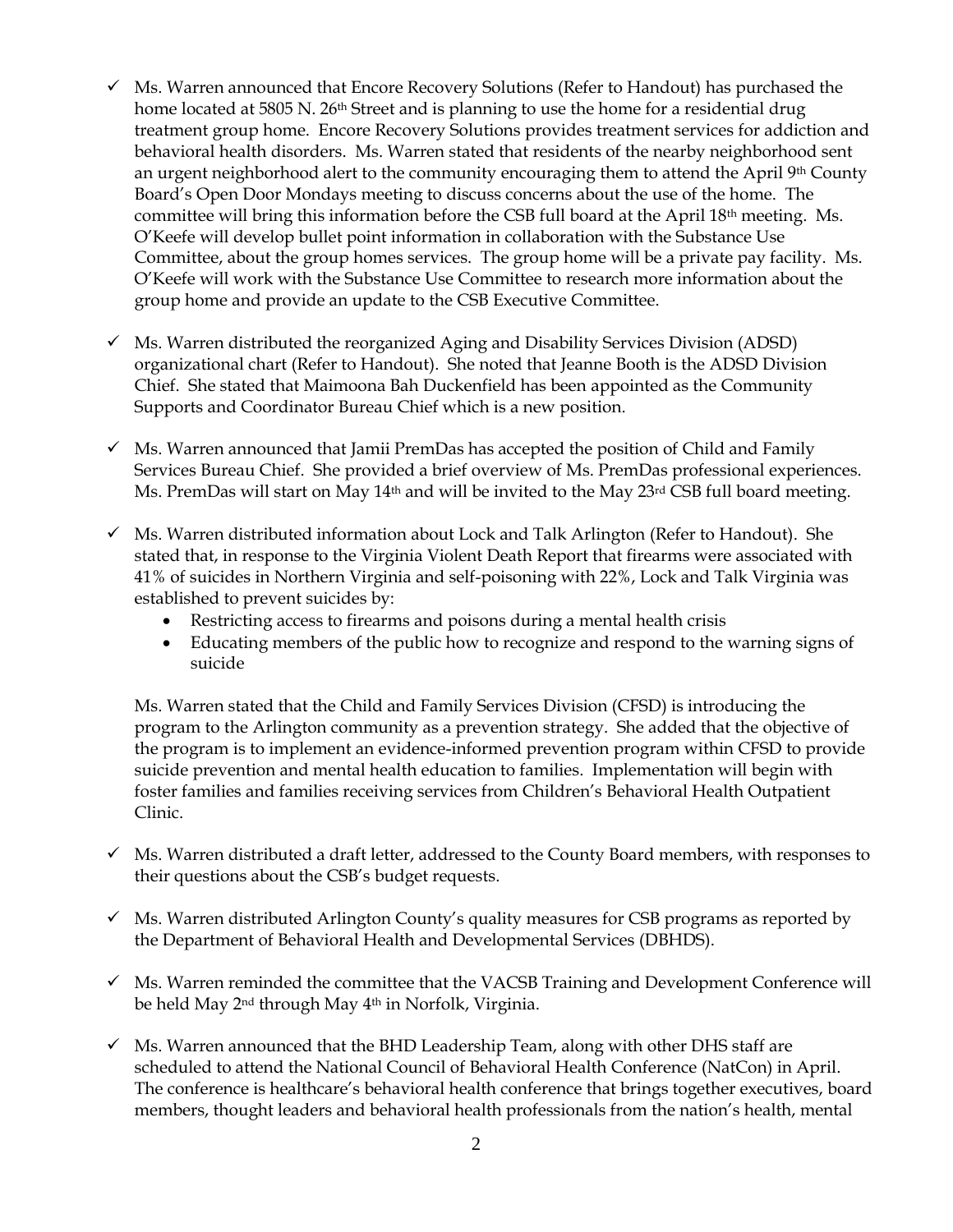health and addiction care organizations. Ms. Warren provided an overview of additional upcoming staff trainings.

## **Virginia Hospital Center COPN Report**

Mr. Russell reported that he met with Dean Montgomery, Director of the Health Systems Agency of Northern Virginia, and Adrian Stanton, Vice President and Chief Marketing Officer for Virginia Hospital (VHC) to discuss the Certificate of Public Need (COPN) for VHC. Mr. Russell stated that Mr. Montgomery is willing to review any draft language from the CSB about the number of psychiatric beds needed for mental health vs. substance use for the COPN application. Mr. Russell added that the COPN application is slated to be submitted in June or early Fall. He added that the earliest date to begin construction is February of 2019. The committee discussed the COPN process.

The committee members briefly discussed gaps in services for children at VHC as they relate to the hospital's expansion.

#### **Reporting Measures**

Same Day Access: Mr. Russell stated that the percentages of increase in clients seen in the last 90 days in BHD Youth Mental Health and Substance Use in CFSD is, overall, 14% more productive this year than last year. He added that the number of days from the initial screening to the first service in BHD is 9 for the month of February.

Group Homes: Mr. Russell reported out about the number of incidents in the group homes for the month of March. He stated that 1 sentinel event was reported; a suicide attempt. He added that the incident was reviewed. Mr. Russell stated that he is developing a sentinel events trend report for the CSB members. The committee discussed the report.

#### **Arlington County Public Budget and Tax Rate Hearings**

Chair Hermann reported out about the Public Budget Hearing held on Tuesday, April 3rd. The CSB decided not to attend the Public Tax Rate(s) Hearing held on Thursday, April 5th.

The following CSB members presented at the Public Budget hearings:

- Cherie Takemoto
- Carol Skelly
- Jenette O'Keefe

Several members of the subcommittees also spoke at the Public Budget Hearing.

#### **Plan CSB Spring Retreat**

Chair Hermann opened a discussion about the CSB Spring Retreat scheduled for May 19th at 2120 Washington Boulevard in room 424. The committee discussed the suggested topics for the retreat. They are as follows:

- 1. Strategic planning for the upcoming fiscal year local and State budget
- 2. CSB and Committee structure for Mental Health and Substance Use
- 3. Community engagement to include CSB 50th anniversary

#### **Miscellaneous Updates/Information**